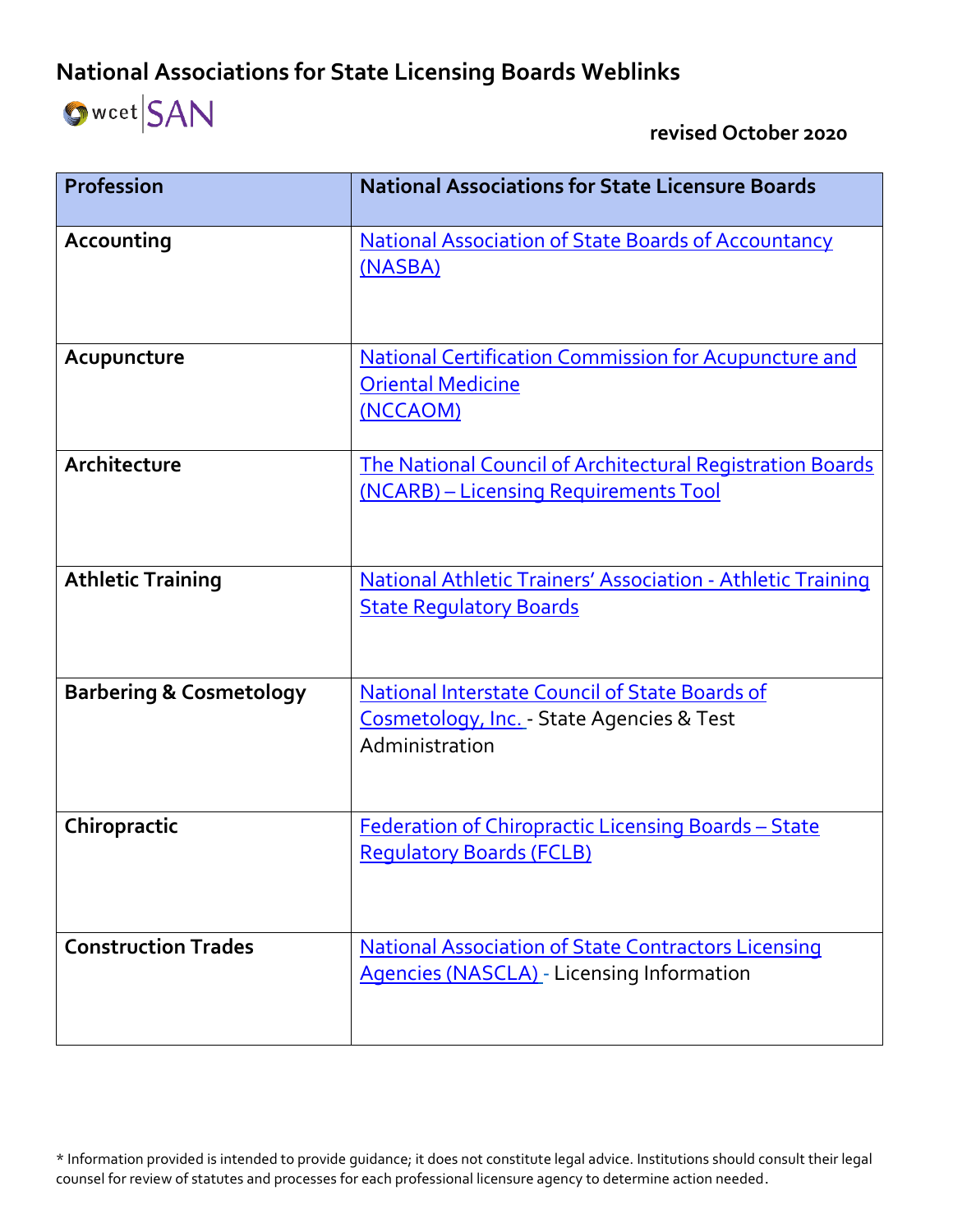| <b>Profession</b> | $^\text{!}$ National Associations for State Licensure Boards $^\text{!}$ |
|-------------------|--------------------------------------------------------------------------|
|                   |                                                                          |

 $\mathbf{I}$ 

| Counseling                                                                  | <b>American Counseling Association - State Boards</b>                                                                                  |
|-----------------------------------------------------------------------------|----------------------------------------------------------------------------------------------------------------------------------------|
|                                                                             |                                                                                                                                        |
| <b>Counselor Education -</b><br><b>Clinical Mental Health</b><br>Counseling | <b>National Board of Certified Counselors - State Board</b><br>Directory                                                               |
| Dentistry                                                                   | <b>American Dental Association (ADA)</b> – Initial Licensure<br><b>Requirements by State</b>                                           |
| <b>Dental Hygiene</b>                                                       | <b>American Dental Hygiene Association (ADHA) - State</b><br><b>Associations</b>                                                       |
| <b>Dietetics &amp; Nutrition</b>                                            | <u><b>Commission on Dietetic Registration - State Agencies</b></u><br>and State status of licensure and certification statutes<br>pdf. |
| Engineering                                                                 | <b>National Council of Examiners for Engineering and</b><br><b>Surveying</b> - State Licensing Board Links                             |
| <b>Funerary Services</b>                                                    | <b>The International Conference of Funeral Service</b><br><b>Examining Boards</b> - State Licensing Requirements                       |
| <b>Genetic Counseling</b>                                                   | <u>The National Society of Genetic Counselors (NSGC) -</u><br><b>States Issuing Licenses, Licensing Map</b>                            |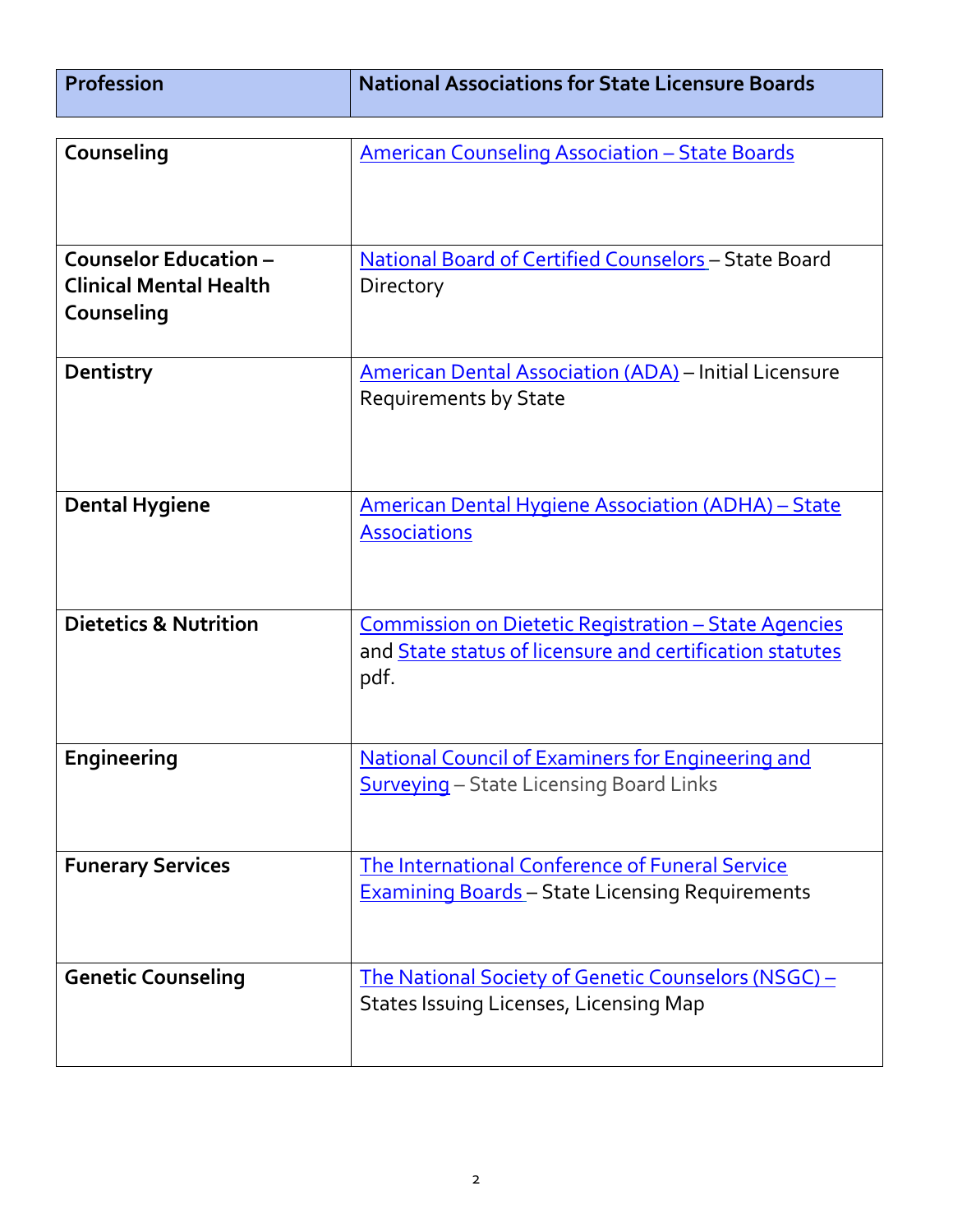| <b>Profession</b>                                        | <b>National Associations for State Licensure Boards</b>                                                                     |
|----------------------------------------------------------|-----------------------------------------------------------------------------------------------------------------------------|
|                                                          |                                                                                                                             |
| Geologist                                                | <u>National Association of State Boards of Geology</u> – State<br>Index                                                     |
| <b>Interior Design</b>                                   | International Interior Design Association (IIDA) - 02<br>Interior Design Laws & 03 State Information                        |
| <b>Landscape Architecture</b>                            | <b>Council for Landscape Architectural Registration Boards</b><br>(CLARB) – (Licensure Board Information &<br>Requirements) |
| Law                                                      | National Conference of Bar Examiners (NCBE) and<br><b>American Bar Association (ABA)</b>                                    |
| <b>Long-Term Care</b><br>Administration                  | <b>National Association of Long Term Care Administrator</b><br>Boards (NAB) - state requirements                            |
| <b>Marital and Family Therapy</b>                        | The Association of Marriage and Family Therapy<br><b>Requlatory Boards (AMFTRB)</b>                                         |
| <b>Massage Therapy</b>                                   | <b>American Massage Therapy Association - state</b><br>requlations                                                          |
| <b>Medical Degree</b>                                    | <b>Federation of State Medical Boards (FSMB) - state</b><br>medical board contacts                                          |
| <b>Medical - Health Information</b><br><b>Management</b> | <b>American Health Information Management Association</b><br>(AHIMA) - state associations                                   |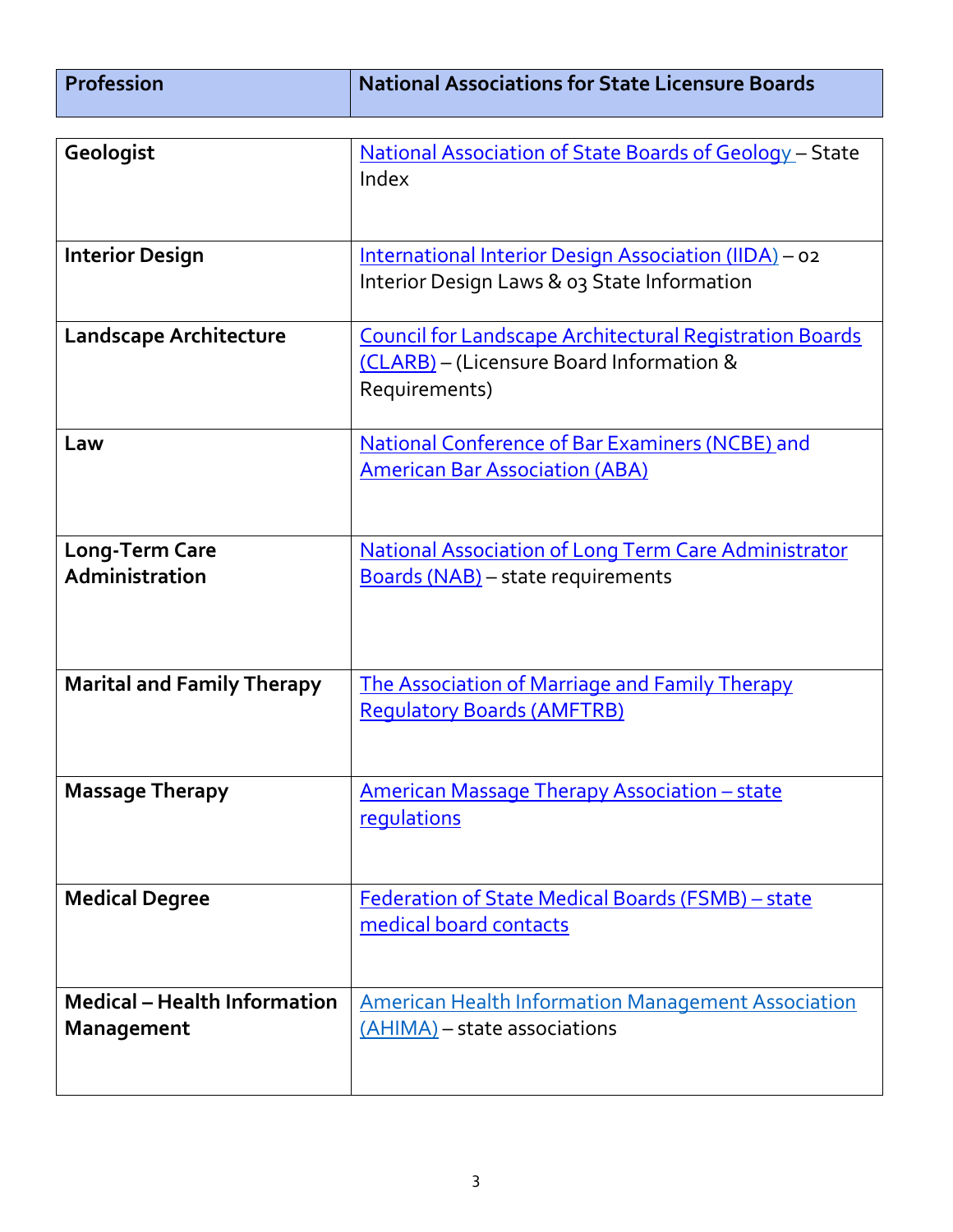| <b>Profession</b> | National Associations for State Licensure Boards |
|-------------------|--------------------------------------------------|
|                   |                                                  |

| <b>Midwifery</b>                    | <b>The American Midwifery Certification Board (AMCB)</b>                         |
|-------------------------------------|----------------------------------------------------------------------------------|
|                                     |                                                                                  |
|                                     |                                                                                  |
| <b>Music Therapy</b>                | <b>Certification Board for Music Therapists</b>                                  |
|                                     |                                                                                  |
|                                     |                                                                                  |
| <b>Nursing</b>                      | <b>National Council of State Boards of Nursing</b>                               |
|                                     |                                                                                  |
| <b>Nursing Home Administrator</b>   | <b>National Association of Long Term Care Administrator</b>                      |
|                                     | <b>Boards (NAB)</b> - state licensure requirements                               |
|                                     |                                                                                  |
|                                     |                                                                                  |
| <b>Occupational Therapy</b>         | <b>National Board for Certification in Occupational Therapy</b><br>List by State |
|                                     |                                                                                  |
| <b>Orthotics, Prosthetics &amp;</b> | <b>American Board for Certification in Orthotics, Prosthetics</b>                |
| <b>Pedorthics</b>                   | & Pedorthics (ABCOP) - State Licensure                                           |
|                                     |                                                                                  |
|                                     |                                                                                  |
| <b>Osteopathic Physician</b>        | <b>American Osteopathic Association - State Associations</b>                     |
|                                     |                                                                                  |
| Pharmacy                            | <b>National Association of Boards of Pharmacy (NABP)</b> -                       |
|                                     | <b>State Boards</b>                                                              |
|                                     |                                                                                  |
|                                     |                                                                                  |
| <b>Physician Assistant</b>          | <b>National Commission on Certification of Physician</b>                         |
|                                     | <b>Assistants (NCCPA) - State Licensing Boards</b>                               |
|                                     |                                                                                  |
| <b>Physical Therapy</b>             | <b>The Federation of State Boards of Physical Therapy</b>                        |
|                                     | (FSBPT) - Licensing Authorities Contact Information                              |
|                                     |                                                                                  |